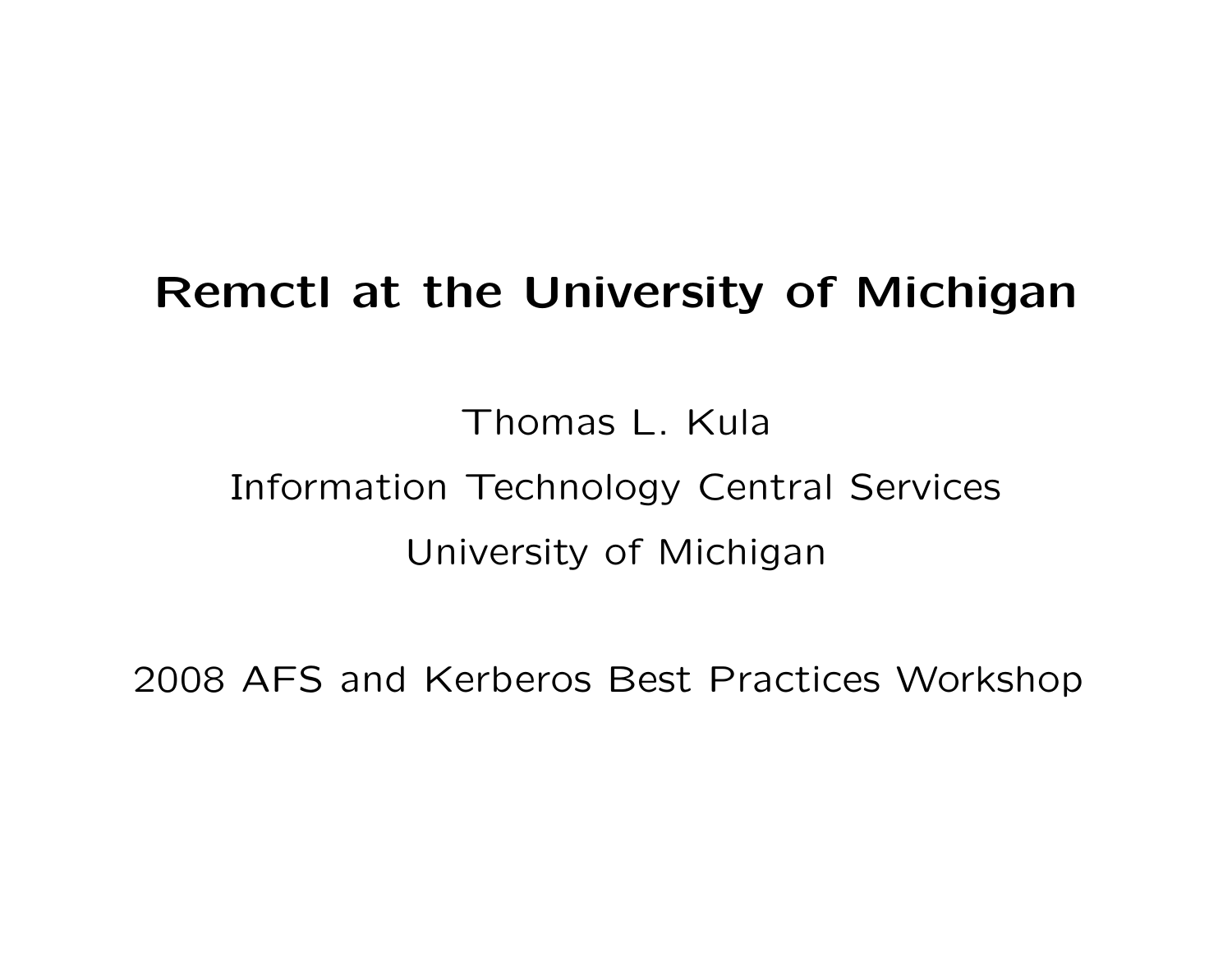#### The Trouble With Delegation

- Many systems have two levels of authority: normal user, and super user
- I'm fine with that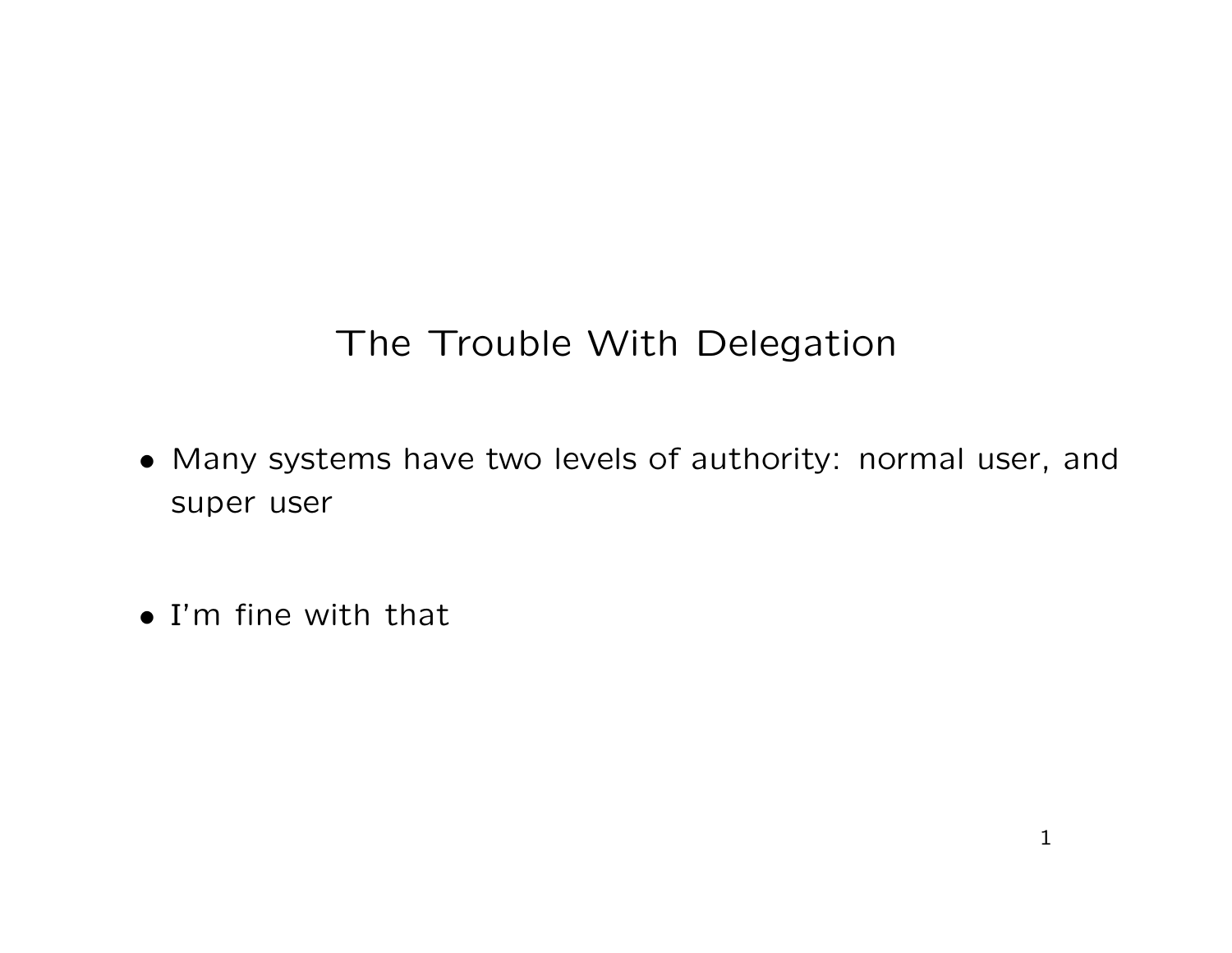#### The Trouble With Delegation

- My organization is more complex than the imagination of most system developers
- "We are the central IT organization for a University with no center"
	- (And hardly any organization....)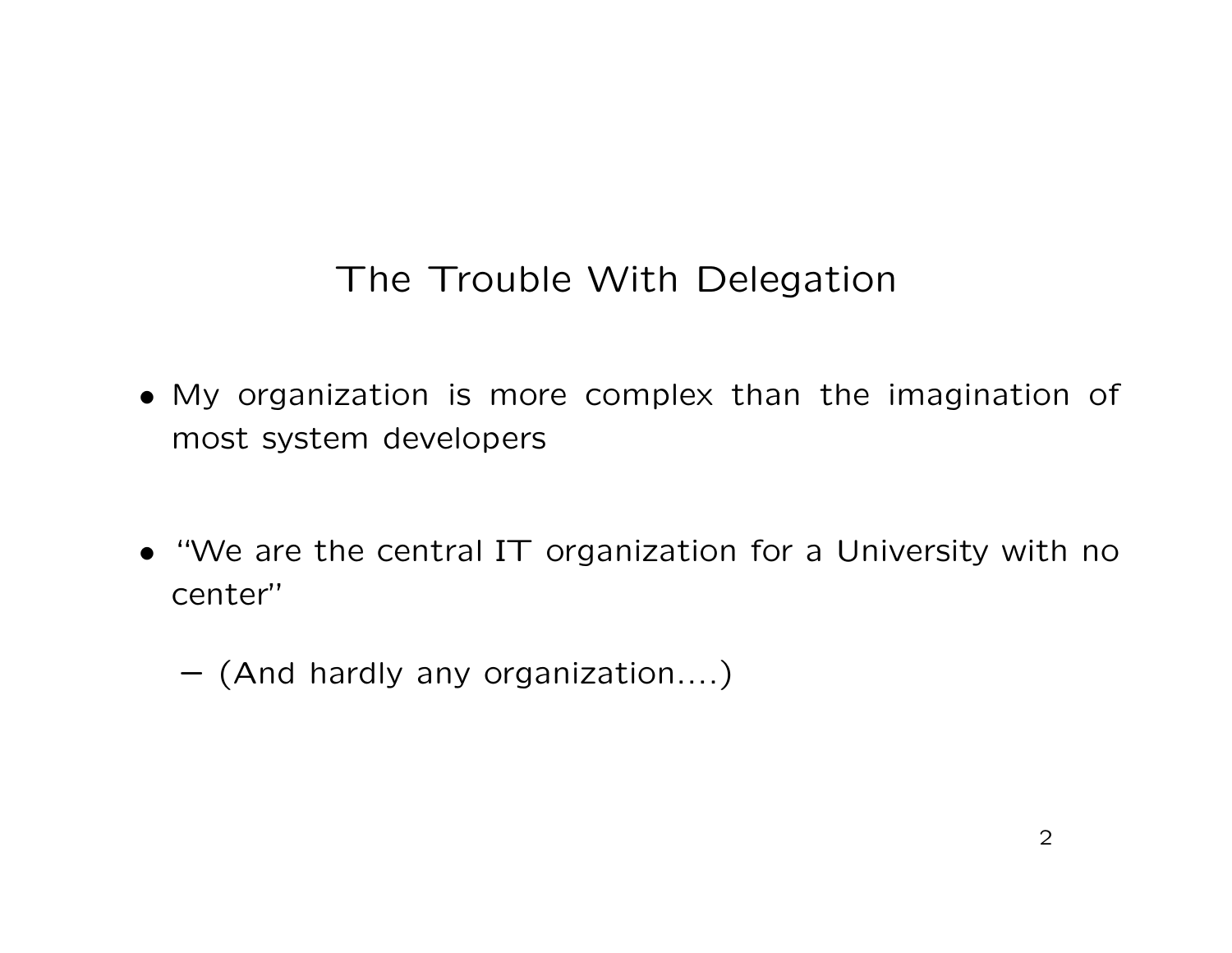#### The Trouble With Delegation

- I know how to build tools to do what I want
- I just need a helper that allows me to define who can actually run that tool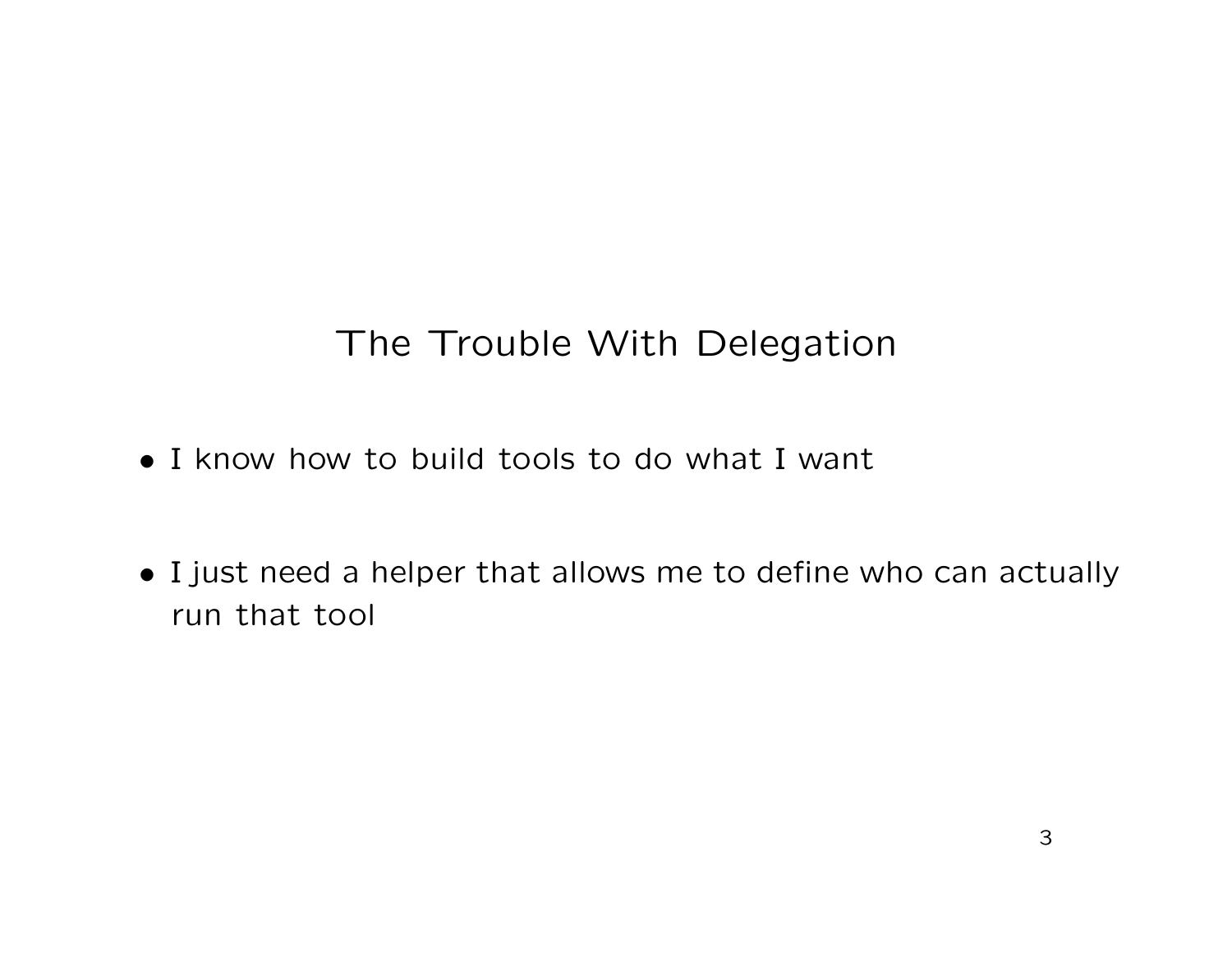### Enter History

- We have historically used a home-grown tool
- Based on Rx
- Requires enough of a CM to get tokens
- We're the only people using it
- Calls a Perl module
- Getting users outside of my group usually involved some work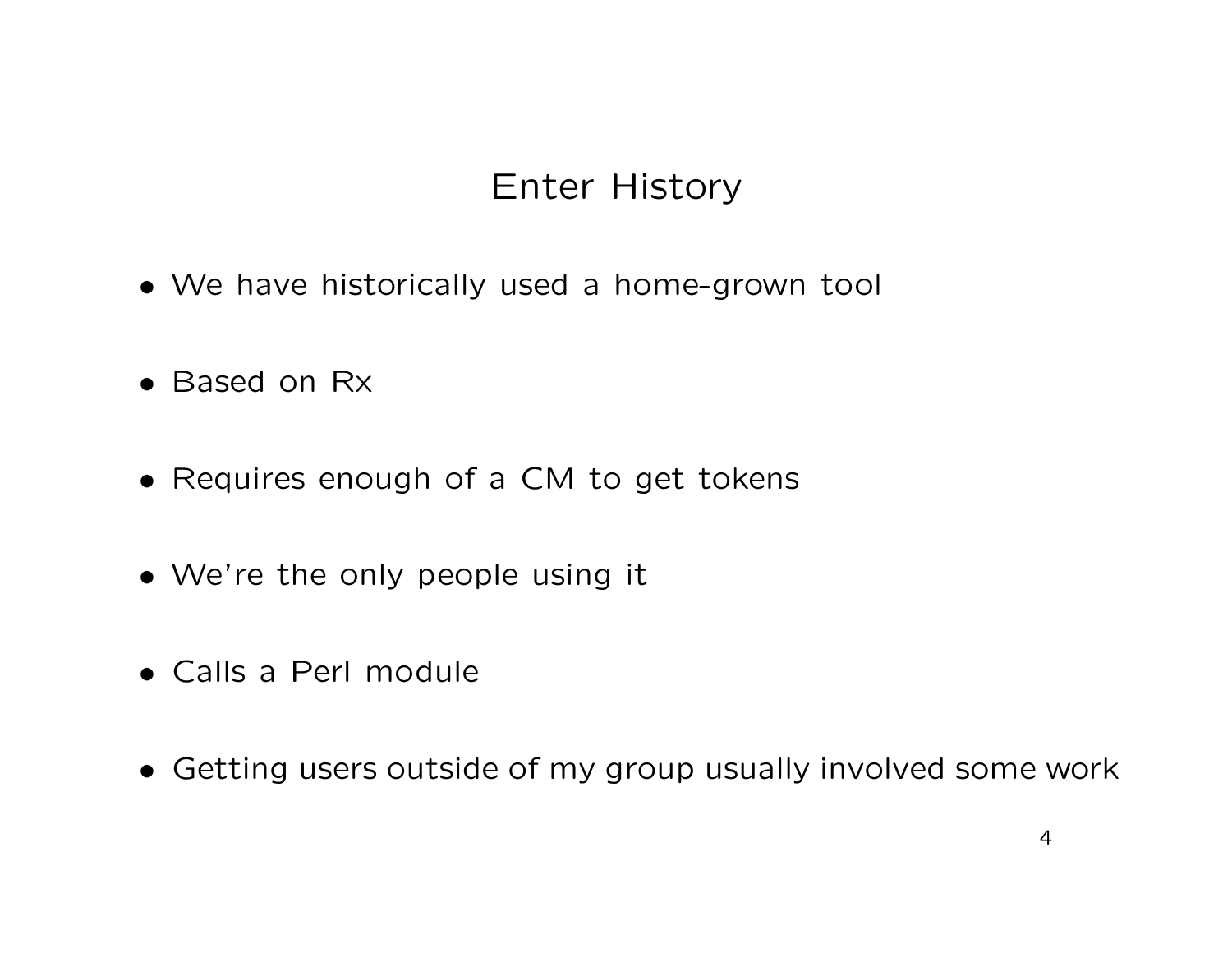#### Enter remctl

- Started using in 2007 or so
- Used by people other than us
- Active development
- Not restricted to Perl
- GSSAPI/K5 based
- Usually not hard to compile on relatively modern systems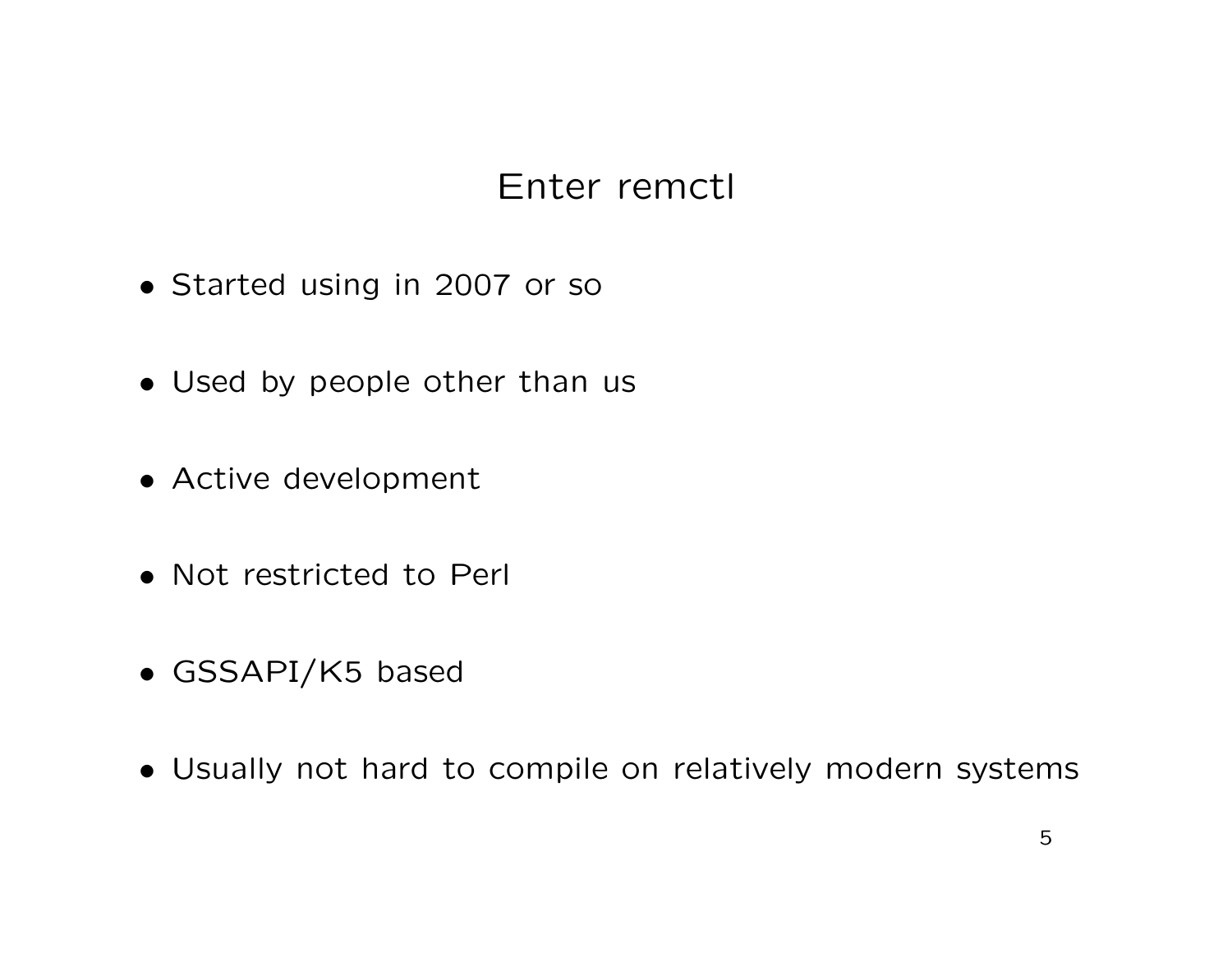#### Example Uses

• Virus Busters Team releasing R/O AFS volumes containing their virus definition files at will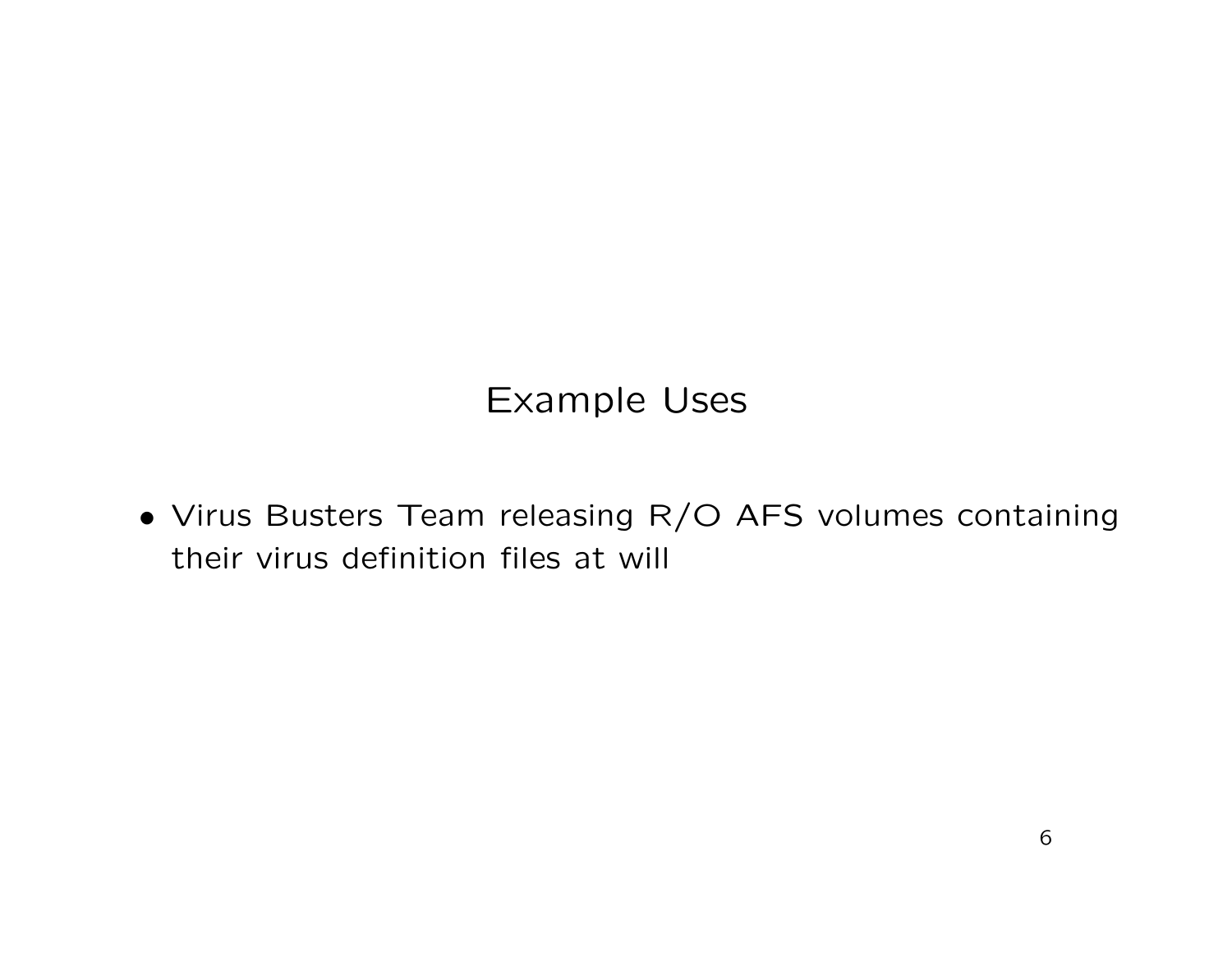#### Example Uses

- LS&A College no longer had the resources to maintain their own AFS cell
- We were able to absorb their cell
- Give them dedicated fileservers
- Delegate authority to create, modify and delete any "lsa." AFS volume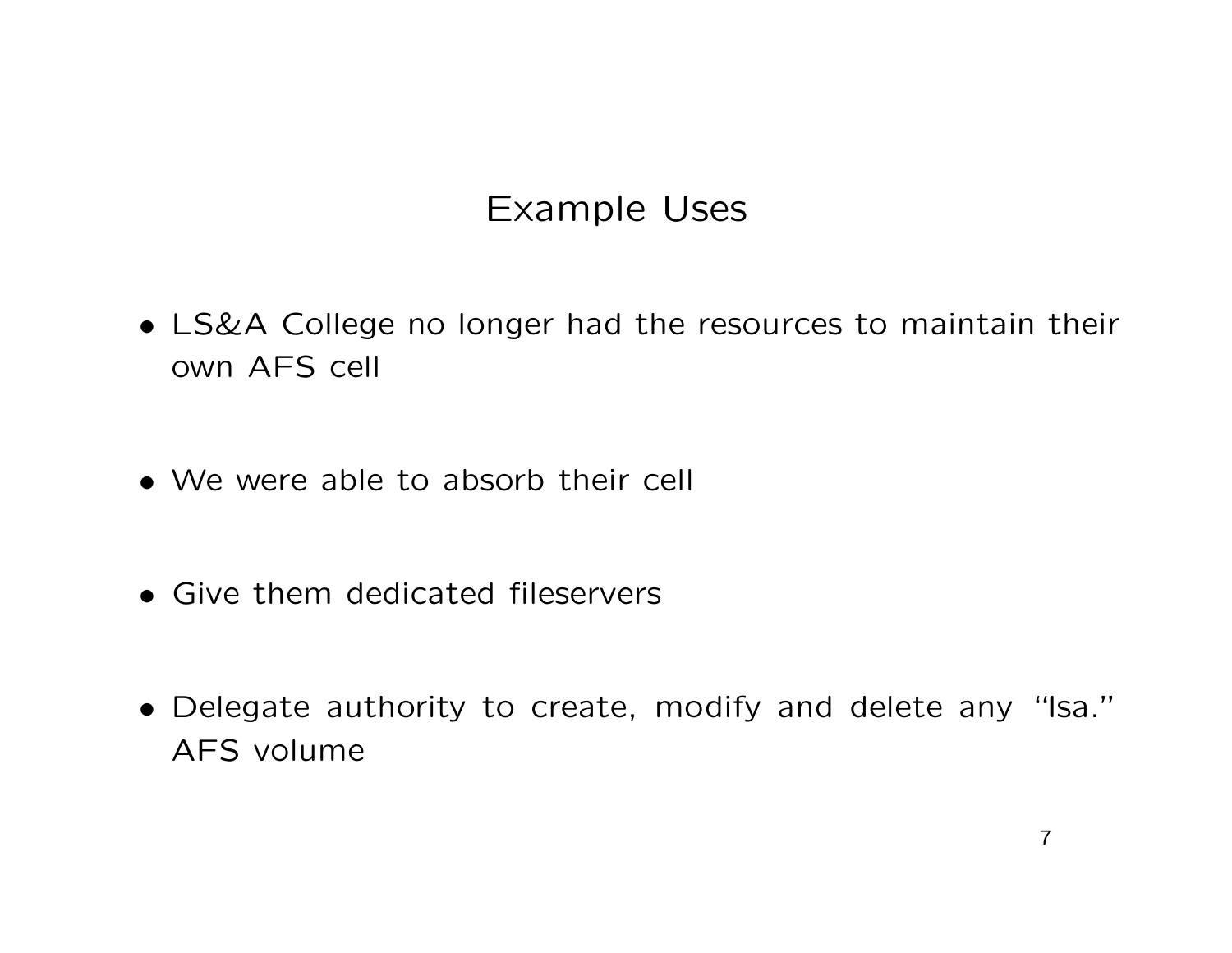#### Example Uses

- Delegated password changes
- Our Medical Center IT folks use a web frontend that calls remctl to change the passwords of a group of their users
- The MCIT backend guy got excited when we showed him how easy it was to use remctld himself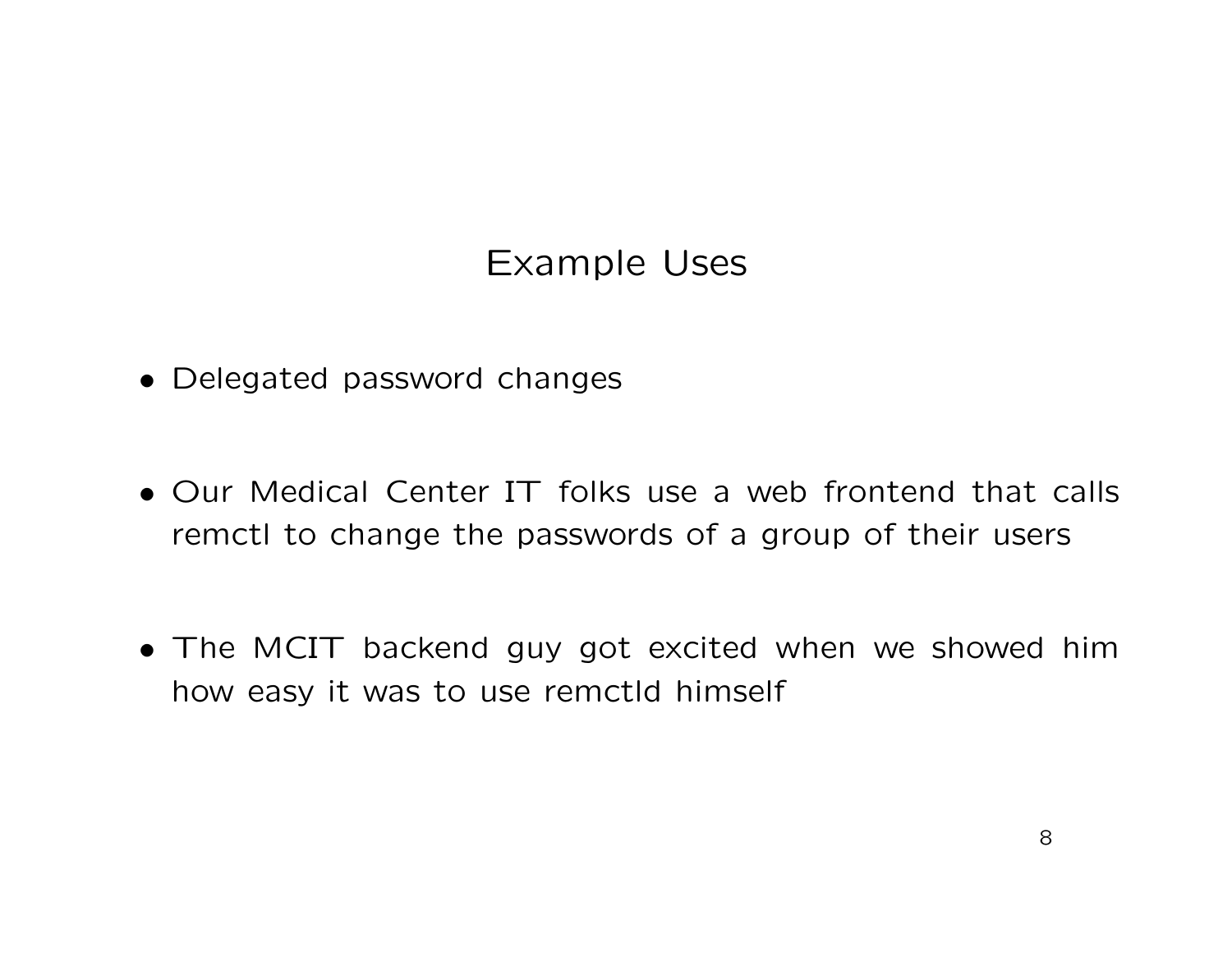#### Other Potential Uses

- Since our Web SSO system (Cosign) allows CGIs to run with user-acquired credentials, we can easily fire off calls to remctl.
- Allows us to delegate administrative tasks to users
- Allows us to keep administrative credentials isolated on the remctl server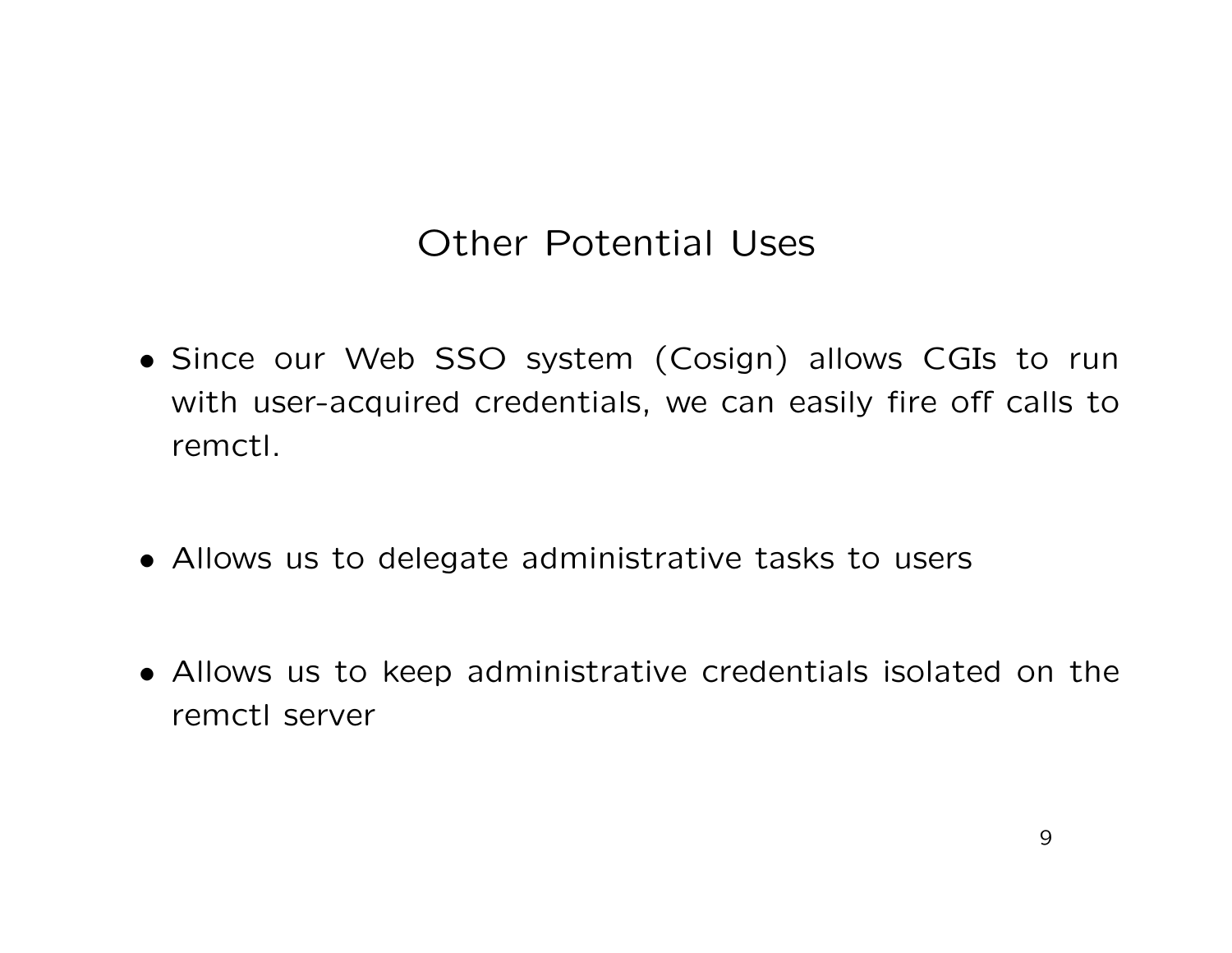#### Use Outside Delegation

- Internally we frequently need to fire off one-shot commands to various systems
- Remctl allows us to leverage the pervasiveness of kerberos in our environment to do that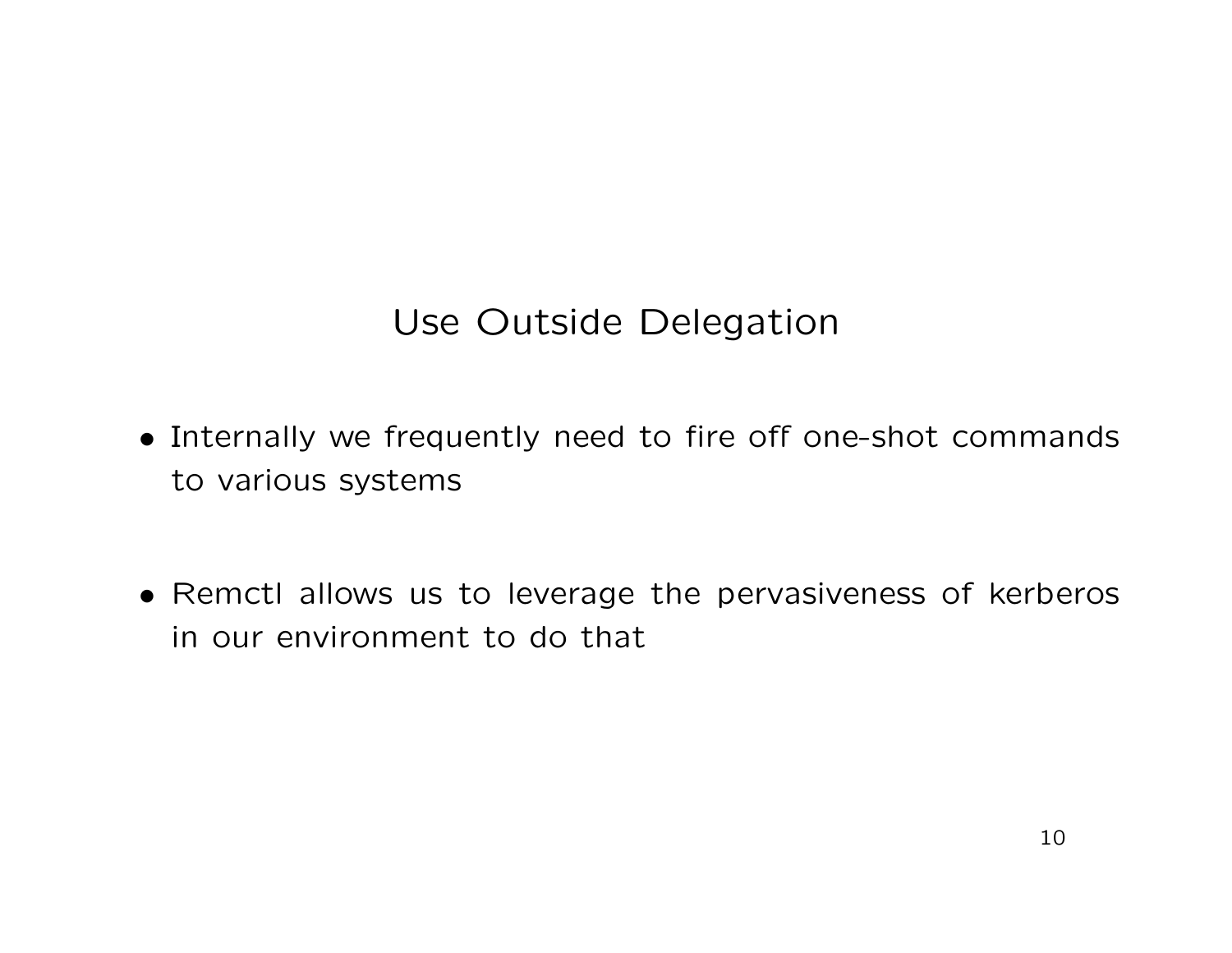#### General Philosophy

- We can easily write tools to use administrative credentials to perform tasks
- Remctl makes it easy for us to call those tools, limiting who can call them, and verifying the identity of the caller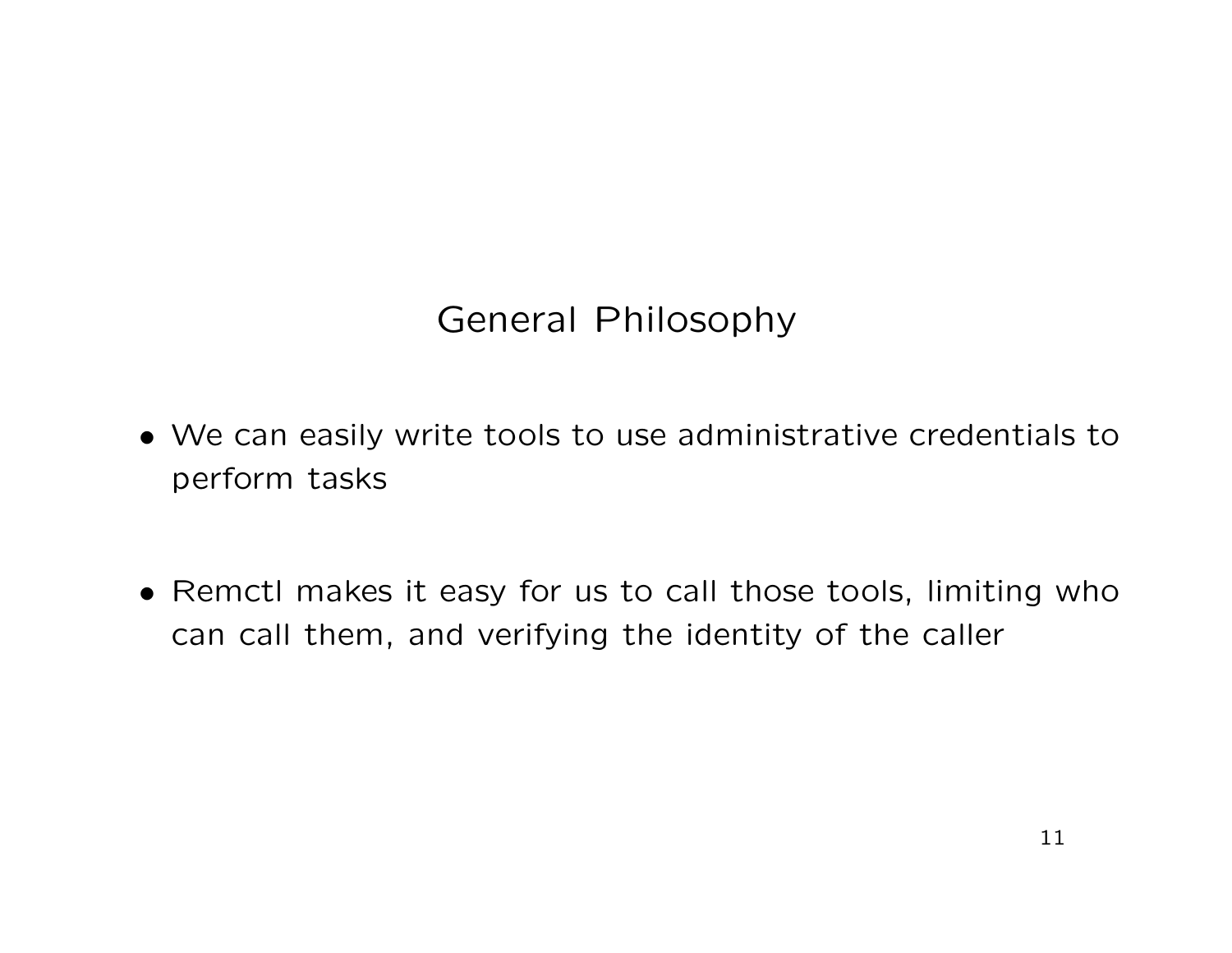### Finally

- A nifty, well-crafted tool that does one thing very well
- Our use is growing